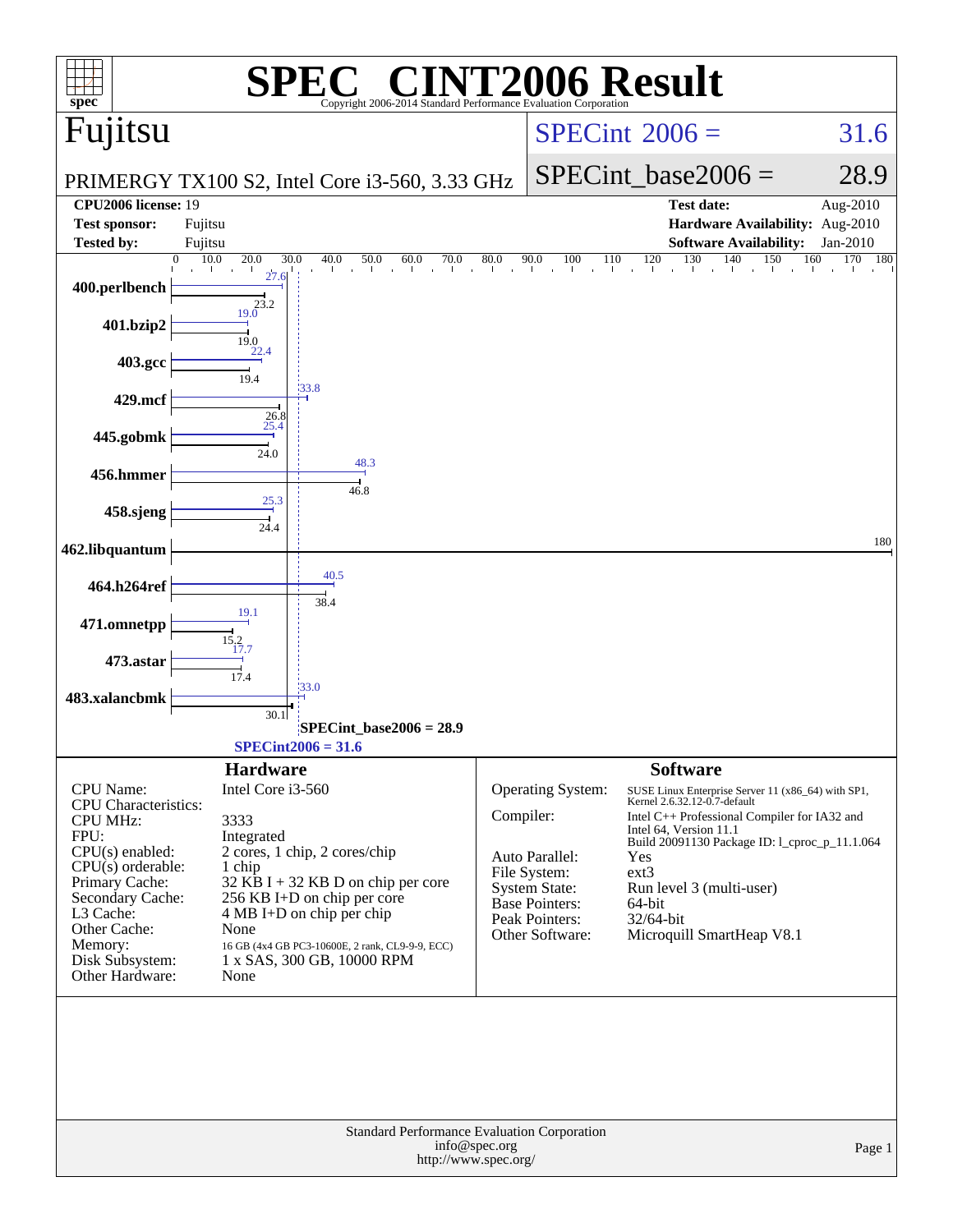

# **[SPEC CINT2006 Result](http://www.spec.org/auto/cpu2006/Docs/result-fields.html#SPECCINT2006Result)**

# Fujitsu

# $SPECint2006 = 31.6$  $SPECint2006 = 31.6$

PRIMERGY TX100 S2, Intel Core i3-560, 3.33 GHz

SPECint base2006 =  $28.9$ 

**[CPU2006 license:](http://www.spec.org/auto/cpu2006/Docs/result-fields.html#CPU2006license)** 19 **[Test date:](http://www.spec.org/auto/cpu2006/Docs/result-fields.html#Testdate)** Aug-2010 **[Test sponsor:](http://www.spec.org/auto/cpu2006/Docs/result-fields.html#Testsponsor)** Fujitsu **[Hardware Availability:](http://www.spec.org/auto/cpu2006/Docs/result-fields.html#HardwareAvailability)** Aug-2010 **[Tested by:](http://www.spec.org/auto/cpu2006/Docs/result-fields.html#Testedby)** Fujitsu **[Software Availability:](http://www.spec.org/auto/cpu2006/Docs/result-fields.html#SoftwareAvailability)** Jan-2010

#### **[Results Table](http://www.spec.org/auto/cpu2006/Docs/result-fields.html#ResultsTable)**

|                  |                | <b>Base</b> |                                                                  |       |                | <b>Peak</b> |                                                  |              |                |              |                |              |
|------------------|----------------|-------------|------------------------------------------------------------------|-------|----------------|-------------|--------------------------------------------------|--------------|----------------|--------------|----------------|--------------|
| <b>Benchmark</b> | <b>Seconds</b> | Ratio       | <b>Seconds</b>                                                   | Ratio | <b>Seconds</b> | Ratio       | <b>Seconds</b>                                   | <b>Ratio</b> | <b>Seconds</b> | <b>Ratio</b> | <b>Seconds</b> | <b>Ratio</b> |
| 400.perlbench    | 422            | 23.1        | 421                                                              | 23.2  | 421            | 23.2        | 354                                              | 27.6         | 354            | 27.6         | 354            | 27.6         |
| 401.bzip2        | 503            | 19.2        | 509                                                              | 18.9  | 507            | 19.0        | 508                                              | 19.0         | 509            | <b>19.0</b>  | 509            | 19.0         |
| $403.\text{gcc}$ | 414            | 19.5        | 415                                                              | 19.4  | 416            | 19.3        | 359                                              | 22.4         | 359            | 22.4         | <u>359</u>     | 22.4         |
| $429$ .mcf       | 339            | 26.9        | 340                                                              | 26.8  | 341            | 26.8        | 270                                              | 33.8         | 270            | 33.8         | 268            | 34.0         |
| $445$ .gobmk     | 436            | 24.1        | 436                                                              | 24.0  | 436            | 24.0        | 412                                              | 25.4         | 413            | 25.4         | 413            | 25.4         |
| $ 456$ .hmmer    | 199            | 46.8        | 199                                                              | 46.8  | 198            | 47.0        | 193                                              | 48.3         | 193            | 48.3         | 193            | 48.3         |
| $458$ .sjeng     | 496            | 24.4        | 496                                                              | 24.4  | 496            | 24.4        | 479                                              | 25.3         | 479            | 25.3         | 478            | 25.3         |
| 462.libquantum   | 115            | 180         | 115                                                              | 180   | 115            | 180         | 115                                              | 180          | 115            | 180          | 115            | 180          |
| 464.h264ref      | 575            | 38.5        | 576                                                              | 38.4  | 577            | 38.4        | 547                                              | 40.5         | 547            | 40.5         | 547            | 40.4         |
| 471.omnetpp      | 410            | 15.2        | 412                                                              | 15.2  | 413            | 15.1        | 327                                              | 19.1         | 327            | <u>19.1</u>  | 328            | 19.1         |
| $473.$ astar     | 404            | 17.4        | 405                                                              | 17.3  | 405            | 17.4        | 397                                              | 17.7         | 397            | 17.7         | 397            | 17.7         |
| 483.xalancbmk    | 228            | 30.3        | 229                                                              | 30.1  | 231            | 29.9        | 209                                              | 33.0         | 209            | 33.0         | 209            | 33.1         |
|                  |                |             | Describe announced in the conduction criticals there create more |       |                |             | Dald and called to all the field cotton and disc |              |                |              |                |              |

Results appear in the [order in which they were run.](http://www.spec.org/auto/cpu2006/Docs/result-fields.html#RunOrder) Bold underlined text [indicates a median measurement.](http://www.spec.org/auto/cpu2006/Docs/result-fields.html#Median)

#### **[Operating System Notes](http://www.spec.org/auto/cpu2006/Docs/result-fields.html#OperatingSystemNotes)**

'ulimit -s unlimited' was used to set the stacksize to unlimited prior to run

#### **[Platform Notes](http://www.spec.org/auto/cpu2006/Docs/result-fields.html#PlatformNotes)**

 BIOS configuration: Intel HT Technology = Disable

#### **[General Notes](http://www.spec.org/auto/cpu2006/Docs/result-fields.html#GeneralNotes)**

 OMP\_NUM\_THREADS set to number of cores KMP\_AFFINITY set to granularity=fine,scatter For information about Fujitsu please visit: <http://www.fujitsu.com> Binaries were compiled on SLES 10 with Binutils 2.18.50.0.7.20080502

# **[Base Compiler Invocation](http://www.spec.org/auto/cpu2006/Docs/result-fields.html#BaseCompilerInvocation)**

[C benchmarks](http://www.spec.org/auto/cpu2006/Docs/result-fields.html#Cbenchmarks): [icc -m64](http://www.spec.org/cpu2006/results/res2010q3/cpu2006-20100820-13047.flags.html#user_CCbase_intel_icc_64bit_f346026e86af2a669e726fe758c88044)

[C++ benchmarks:](http://www.spec.org/auto/cpu2006/Docs/result-fields.html#CXXbenchmarks) [icpc -m64](http://www.spec.org/cpu2006/results/res2010q3/cpu2006-20100820-13047.flags.html#user_CXXbase_intel_icpc_64bit_fc66a5337ce925472a5c54ad6a0de310)

> Standard Performance Evaluation Corporation [info@spec.org](mailto:info@spec.org) <http://www.spec.org/>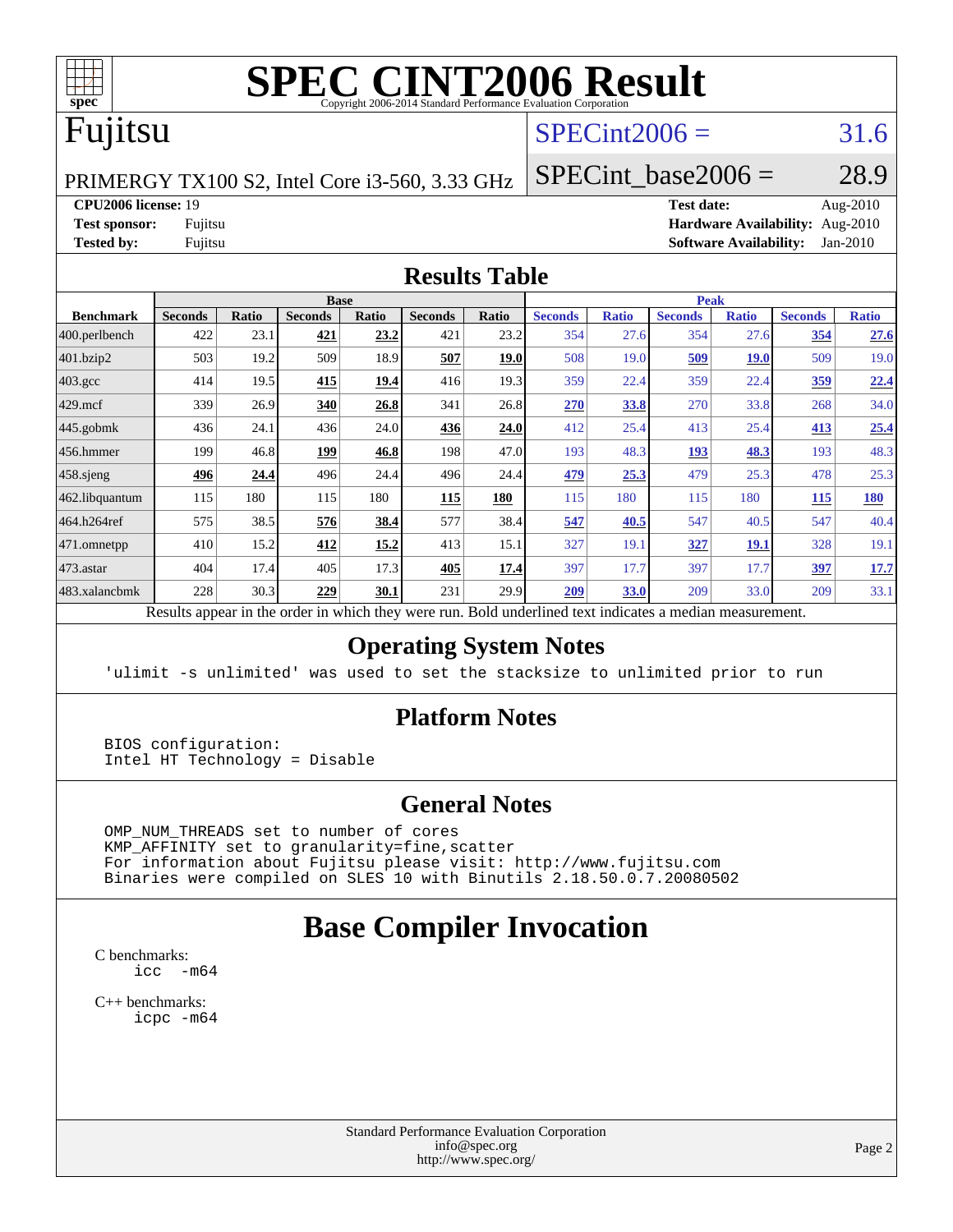

# **[SPEC CINT2006 Result](http://www.spec.org/auto/cpu2006/Docs/result-fields.html#SPECCINT2006Result)**

# Fujitsu

### $SPECint2006 = 31.6$  $SPECint2006 = 31.6$

PRIMERGY TX100 S2, Intel Core i3-560, 3.33 GHz

SPECint base2006 =  $28.9$ 

**[CPU2006 license:](http://www.spec.org/auto/cpu2006/Docs/result-fields.html#CPU2006license)** 19 **[Test date:](http://www.spec.org/auto/cpu2006/Docs/result-fields.html#Testdate)** Aug-2010 **[Test sponsor:](http://www.spec.org/auto/cpu2006/Docs/result-fields.html#Testsponsor)** Fujitsu **[Hardware Availability:](http://www.spec.org/auto/cpu2006/Docs/result-fields.html#HardwareAvailability)** Aug-2010 **[Tested by:](http://www.spec.org/auto/cpu2006/Docs/result-fields.html#Testedby)** Fujitsu **[Software Availability:](http://www.spec.org/auto/cpu2006/Docs/result-fields.html#SoftwareAvailability)** Jan-2010

## **[Base Portability Flags](http://www.spec.org/auto/cpu2006/Docs/result-fields.html#BasePortabilityFlags)**

 400.perlbench: [-DSPEC\\_CPU\\_LP64](http://www.spec.org/cpu2006/results/res2010q3/cpu2006-20100820-13047.flags.html#b400.perlbench_basePORTABILITY_DSPEC_CPU_LP64) [-DSPEC\\_CPU\\_LINUX\\_X64](http://www.spec.org/cpu2006/results/res2010q3/cpu2006-20100820-13047.flags.html#b400.perlbench_baseCPORTABILITY_DSPEC_CPU_LINUX_X64) 401.bzip2: [-DSPEC\\_CPU\\_LP64](http://www.spec.org/cpu2006/results/res2010q3/cpu2006-20100820-13047.flags.html#suite_basePORTABILITY401_bzip2_DSPEC_CPU_LP64) 403.gcc: [-DSPEC\\_CPU\\_LP64](http://www.spec.org/cpu2006/results/res2010q3/cpu2006-20100820-13047.flags.html#suite_basePORTABILITY403_gcc_DSPEC_CPU_LP64) 429.mcf: [-DSPEC\\_CPU\\_LP64](http://www.spec.org/cpu2006/results/res2010q3/cpu2006-20100820-13047.flags.html#suite_basePORTABILITY429_mcf_DSPEC_CPU_LP64) 445.gobmk: [-DSPEC\\_CPU\\_LP64](http://www.spec.org/cpu2006/results/res2010q3/cpu2006-20100820-13047.flags.html#suite_basePORTABILITY445_gobmk_DSPEC_CPU_LP64) 456.hmmer: [-DSPEC\\_CPU\\_LP64](http://www.spec.org/cpu2006/results/res2010q3/cpu2006-20100820-13047.flags.html#suite_basePORTABILITY456_hmmer_DSPEC_CPU_LP64) 458.sjeng: [-DSPEC\\_CPU\\_LP64](http://www.spec.org/cpu2006/results/res2010q3/cpu2006-20100820-13047.flags.html#suite_basePORTABILITY458_sjeng_DSPEC_CPU_LP64) 462.libquantum: [-DSPEC\\_CPU\\_LP64](http://www.spec.org/cpu2006/results/res2010q3/cpu2006-20100820-13047.flags.html#suite_basePORTABILITY462_libquantum_DSPEC_CPU_LP64) [-DSPEC\\_CPU\\_LINUX](http://www.spec.org/cpu2006/results/res2010q3/cpu2006-20100820-13047.flags.html#b462.libquantum_baseCPORTABILITY_DSPEC_CPU_LINUX) 464.h264ref: [-DSPEC\\_CPU\\_LP64](http://www.spec.org/cpu2006/results/res2010q3/cpu2006-20100820-13047.flags.html#suite_basePORTABILITY464_h264ref_DSPEC_CPU_LP64) 471.omnetpp: [-DSPEC\\_CPU\\_LP64](http://www.spec.org/cpu2006/results/res2010q3/cpu2006-20100820-13047.flags.html#suite_basePORTABILITY471_omnetpp_DSPEC_CPU_LP64) 473.astar: [-DSPEC\\_CPU\\_LP64](http://www.spec.org/cpu2006/results/res2010q3/cpu2006-20100820-13047.flags.html#suite_basePORTABILITY473_astar_DSPEC_CPU_LP64) 483.xalancbmk: [-DSPEC\\_CPU\\_LP64](http://www.spec.org/cpu2006/results/res2010q3/cpu2006-20100820-13047.flags.html#suite_basePORTABILITY483_xalancbmk_DSPEC_CPU_LP64) [-DSPEC\\_CPU\\_LINUX](http://www.spec.org/cpu2006/results/res2010q3/cpu2006-20100820-13047.flags.html#b483.xalancbmk_baseCXXPORTABILITY_DSPEC_CPU_LINUX)

### **[Base Optimization Flags](http://www.spec.org/auto/cpu2006/Docs/result-fields.html#BaseOptimizationFlags)**

[C benchmarks](http://www.spec.org/auto/cpu2006/Docs/result-fields.html#Cbenchmarks):

[-xSSE4.2](http://www.spec.org/cpu2006/results/res2010q3/cpu2006-20100820-13047.flags.html#user_CCbase_f-xSSE42_f91528193cf0b216347adb8b939d4107) [-ipo](http://www.spec.org/cpu2006/results/res2010q3/cpu2006-20100820-13047.flags.html#user_CCbase_f-ipo) [-O3](http://www.spec.org/cpu2006/results/res2010q3/cpu2006-20100820-13047.flags.html#user_CCbase_f-O3) [-no-prec-div](http://www.spec.org/cpu2006/results/res2010q3/cpu2006-20100820-13047.flags.html#user_CCbase_f-no-prec-div) [-static](http://www.spec.org/cpu2006/results/res2010q3/cpu2006-20100820-13047.flags.html#user_CCbase_f-static) [-parallel](http://www.spec.org/cpu2006/results/res2010q3/cpu2006-20100820-13047.flags.html#user_CCbase_f-parallel) [-opt-prefetch](http://www.spec.org/cpu2006/results/res2010q3/cpu2006-20100820-13047.flags.html#user_CCbase_f-opt-prefetch)

[C++ benchmarks:](http://www.spec.org/auto/cpu2006/Docs/result-fields.html#CXXbenchmarks)

[-xSSE4.2](http://www.spec.org/cpu2006/results/res2010q3/cpu2006-20100820-13047.flags.html#user_CXXbase_f-xSSE42_f91528193cf0b216347adb8b939d4107) [-ipo](http://www.spec.org/cpu2006/results/res2010q3/cpu2006-20100820-13047.flags.html#user_CXXbase_f-ipo) [-O3](http://www.spec.org/cpu2006/results/res2010q3/cpu2006-20100820-13047.flags.html#user_CXXbase_f-O3) [-no-prec-div](http://www.spec.org/cpu2006/results/res2010q3/cpu2006-20100820-13047.flags.html#user_CXXbase_f-no-prec-div) [-opt-prefetch](http://www.spec.org/cpu2006/results/res2010q3/cpu2006-20100820-13047.flags.html#user_CXXbase_f-opt-prefetch) [-Wl,-z,muldefs](http://www.spec.org/cpu2006/results/res2010q3/cpu2006-20100820-13047.flags.html#user_CXXbase_link_force_multiple1_74079c344b956b9658436fd1b6dd3a8a) [-L/home/cmplr/usr3/alrahate/cpu2006.1.1.ic11.1/libic11.1-64bit -lsmartheap64](http://www.spec.org/cpu2006/results/res2010q3/cpu2006-20100820-13047.flags.html#user_CXXbase_SmartHeap64_e2306cda84805d1ab360117a79ff779c)

### **[Base Other Flags](http://www.spec.org/auto/cpu2006/Docs/result-fields.html#BaseOtherFlags)**

[C benchmarks](http://www.spec.org/auto/cpu2006/Docs/result-fields.html#Cbenchmarks):

403.gcc: [-Dalloca=\\_alloca](http://www.spec.org/cpu2006/results/res2010q3/cpu2006-20100820-13047.flags.html#b403.gcc_baseEXTRA_CFLAGS_Dalloca_be3056838c12de2578596ca5467af7f3)

# **[Peak Compiler Invocation](http://www.spec.org/auto/cpu2006/Docs/result-fields.html#PeakCompilerInvocation)**

[C benchmarks \(except as noted below\)](http://www.spec.org/auto/cpu2006/Docs/result-fields.html#Cbenchmarksexceptasnotedbelow):

icc  $-m64$ 

400.perlbench: [icc -m32](http://www.spec.org/cpu2006/results/res2010q3/cpu2006-20100820-13047.flags.html#user_peakCCLD400_perlbench_intel_icc_32bit_a6a621f8d50482236b970c6ac5f55f93)

429.mcf: [icc -m32](http://www.spec.org/cpu2006/results/res2010q3/cpu2006-20100820-13047.flags.html#user_peakCCLD429_mcf_intel_icc_32bit_a6a621f8d50482236b970c6ac5f55f93)

445.gobmk: [icc -m32](http://www.spec.org/cpu2006/results/res2010q3/cpu2006-20100820-13047.flags.html#user_peakCCLD445_gobmk_intel_icc_32bit_a6a621f8d50482236b970c6ac5f55f93)

464.h264ref: [icc -m32](http://www.spec.org/cpu2006/results/res2010q3/cpu2006-20100820-13047.flags.html#user_peakCCLD464_h264ref_intel_icc_32bit_a6a621f8d50482236b970c6ac5f55f93)

[C++ benchmarks \(except as noted below\):](http://www.spec.org/auto/cpu2006/Docs/result-fields.html#CXXbenchmarksexceptasnotedbelow) [icpc -m32](http://www.spec.org/cpu2006/results/res2010q3/cpu2006-20100820-13047.flags.html#user_CXXpeak_intel_icpc_32bit_4e5a5ef1a53fd332b3c49e69c3330699)

Continued on next page

Standard Performance Evaluation Corporation [info@spec.org](mailto:info@spec.org) <http://www.spec.org/>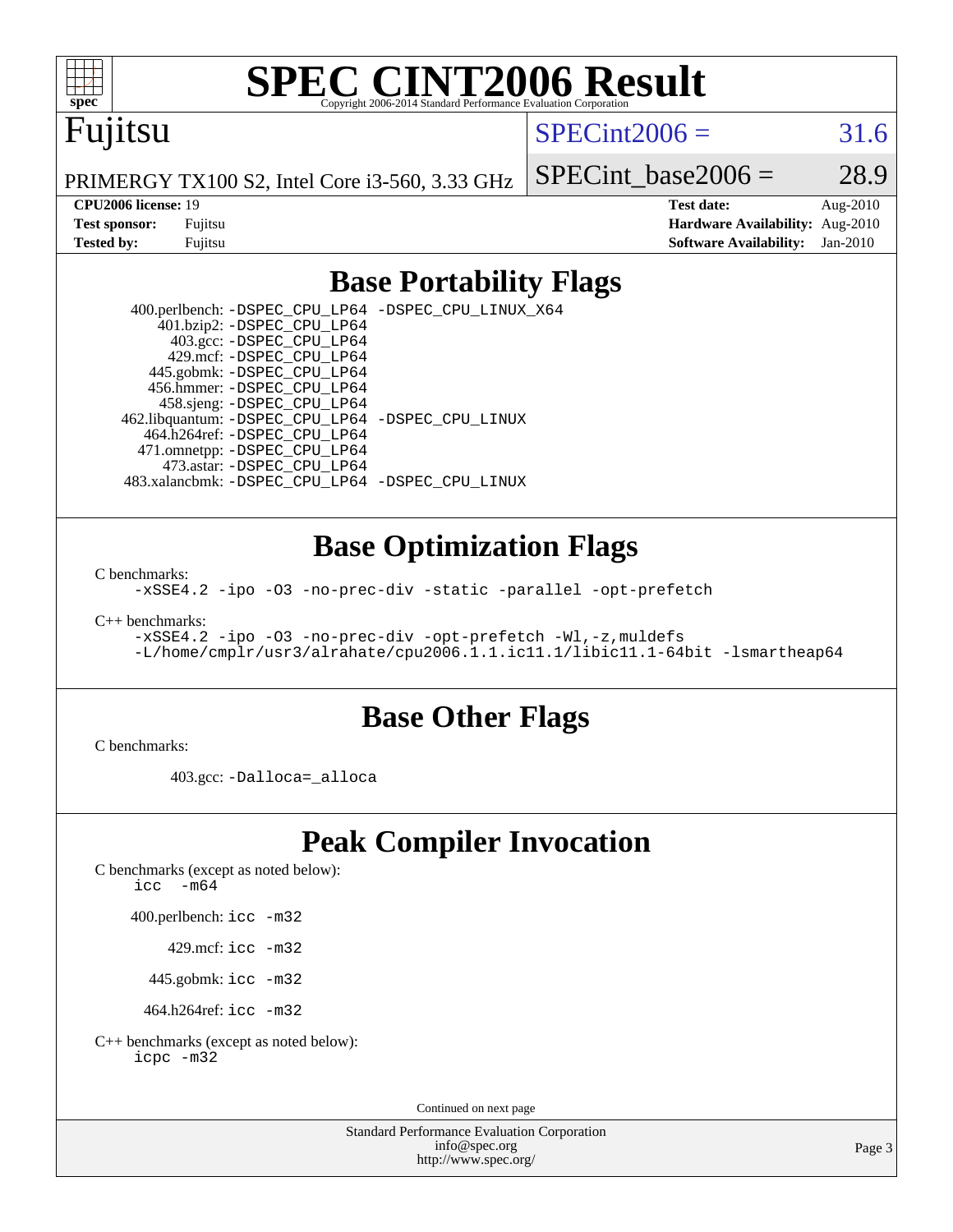

# **[SPEC CINT2006 Result](http://www.spec.org/auto/cpu2006/Docs/result-fields.html#SPECCINT2006Result)**

 $SPECint2006 = 31.6$  $SPECint2006 = 31.6$ 

PRIMERGY TX100 S2, Intel Core i3-560, 3.33 GHz

SPECint base2006 =  $28.9$ 

Fujitsu

**[CPU2006 license:](http://www.spec.org/auto/cpu2006/Docs/result-fields.html#CPU2006license)** 19 **[Test date:](http://www.spec.org/auto/cpu2006/Docs/result-fields.html#Testdate)** Aug-2010 **[Test sponsor:](http://www.spec.org/auto/cpu2006/Docs/result-fields.html#Testsponsor)** Fujitsu **[Hardware Availability:](http://www.spec.org/auto/cpu2006/Docs/result-fields.html#HardwareAvailability)** Aug-2010 **[Tested by:](http://www.spec.org/auto/cpu2006/Docs/result-fields.html#Testedby)** Fujitsu **[Software Availability:](http://www.spec.org/auto/cpu2006/Docs/result-fields.html#SoftwareAvailability)** Jan-2010

# **[Peak Compiler Invocation \(Continued\)](http://www.spec.org/auto/cpu2006/Docs/result-fields.html#PeakCompilerInvocation)**

473.astar: [icpc -m64](http://www.spec.org/cpu2006/results/res2010q3/cpu2006-20100820-13047.flags.html#user_peakCXXLD473_astar_intel_icpc_64bit_fc66a5337ce925472a5c54ad6a0de310)

## **[Peak Portability Flags](http://www.spec.org/auto/cpu2006/Docs/result-fields.html#PeakPortabilityFlags)**

400.perlbench: [-DSPEC\\_CPU\\_LINUX\\_IA32](http://www.spec.org/cpu2006/results/res2010q3/cpu2006-20100820-13047.flags.html#b400.perlbench_peakCPORTABILITY_DSPEC_CPU_LINUX_IA32)

 401.bzip2: [-DSPEC\\_CPU\\_LP64](http://www.spec.org/cpu2006/results/res2010q3/cpu2006-20100820-13047.flags.html#suite_peakPORTABILITY401_bzip2_DSPEC_CPU_LP64) 403.gcc: [-DSPEC\\_CPU\\_LP64](http://www.spec.org/cpu2006/results/res2010q3/cpu2006-20100820-13047.flags.html#suite_peakPORTABILITY403_gcc_DSPEC_CPU_LP64) 456.hmmer: [-DSPEC\\_CPU\\_LP64](http://www.spec.org/cpu2006/results/res2010q3/cpu2006-20100820-13047.flags.html#suite_peakPORTABILITY456_hmmer_DSPEC_CPU_LP64) 458.sjeng: [-DSPEC\\_CPU\\_LP64](http://www.spec.org/cpu2006/results/res2010q3/cpu2006-20100820-13047.flags.html#suite_peakPORTABILITY458_sjeng_DSPEC_CPU_LP64) 462.libquantum: [-DSPEC\\_CPU\\_LP64](http://www.spec.org/cpu2006/results/res2010q3/cpu2006-20100820-13047.flags.html#suite_peakPORTABILITY462_libquantum_DSPEC_CPU_LP64) [-DSPEC\\_CPU\\_LINUX](http://www.spec.org/cpu2006/results/res2010q3/cpu2006-20100820-13047.flags.html#b462.libquantum_peakCPORTABILITY_DSPEC_CPU_LINUX) 473.astar: [-DSPEC\\_CPU\\_LP64](http://www.spec.org/cpu2006/results/res2010q3/cpu2006-20100820-13047.flags.html#suite_peakPORTABILITY473_astar_DSPEC_CPU_LP64) 483.xalancbmk: [-DSPEC\\_CPU\\_LINUX](http://www.spec.org/cpu2006/results/res2010q3/cpu2006-20100820-13047.flags.html#b483.xalancbmk_peakCXXPORTABILITY_DSPEC_CPU_LINUX)

# **[Peak Optimization Flags](http://www.spec.org/auto/cpu2006/Docs/result-fields.html#PeakOptimizationFlags)**

[C benchmarks](http://www.spec.org/auto/cpu2006/Docs/result-fields.html#Cbenchmarks):

 400.perlbench: [-xSSE4.2](http://www.spec.org/cpu2006/results/res2010q3/cpu2006-20100820-13047.flags.html#user_peakPASS2_CFLAGSPASS2_LDCFLAGS400_perlbench_f-xSSE42_f91528193cf0b216347adb8b939d4107)(pass 2) [-prof-gen](http://www.spec.org/cpu2006/results/res2010q3/cpu2006-20100820-13047.flags.html#user_peakPASS1_CFLAGSPASS1_LDCFLAGS400_perlbench_prof_gen_e43856698f6ca7b7e442dfd80e94a8fc)(pass 1) [-ipo](http://www.spec.org/cpu2006/results/res2010q3/cpu2006-20100820-13047.flags.html#user_peakPASS2_CFLAGSPASS2_LDCFLAGS400_perlbench_f-ipo)(pass 2) [-O3](http://www.spec.org/cpu2006/results/res2010q3/cpu2006-20100820-13047.flags.html#user_peakPASS2_CFLAGSPASS2_LDCFLAGS400_perlbench_f-O3)(pass 2) [-no-prec-div](http://www.spec.org/cpu2006/results/res2010q3/cpu2006-20100820-13047.flags.html#user_peakPASS2_CFLAGSPASS2_LDCFLAGS400_perlbench_f-no-prec-div)(pass 2) [-static](http://www.spec.org/cpu2006/results/res2010q3/cpu2006-20100820-13047.flags.html#user_peakPASS2_CFLAGSPASS2_LDCFLAGS400_perlbench_f-static)(pass 2) [-prof-use](http://www.spec.org/cpu2006/results/res2010q3/cpu2006-20100820-13047.flags.html#user_peakPASS2_CFLAGSPASS2_LDCFLAGS400_perlbench_prof_use_bccf7792157ff70d64e32fe3e1250b55)(pass 2) [-ansi-alias](http://www.spec.org/cpu2006/results/res2010q3/cpu2006-20100820-13047.flags.html#user_peakCOPTIMIZE400_perlbench_f-ansi-alias) [-opt-prefetch](http://www.spec.org/cpu2006/results/res2010q3/cpu2006-20100820-13047.flags.html#user_peakCOPTIMIZE400_perlbench_f-opt-prefetch) 401.bzip2: [-xSSE4.2](http://www.spec.org/cpu2006/results/res2010q3/cpu2006-20100820-13047.flags.html#user_peakPASS2_CFLAGSPASS2_LDCFLAGS401_bzip2_f-xSSE42_f91528193cf0b216347adb8b939d4107)(pass 2) [-prof-gen](http://www.spec.org/cpu2006/results/res2010q3/cpu2006-20100820-13047.flags.html#user_peakPASS1_CFLAGSPASS1_LDCFLAGS401_bzip2_prof_gen_e43856698f6ca7b7e442dfd80e94a8fc)(pass 1) [-ipo](http://www.spec.org/cpu2006/results/res2010q3/cpu2006-20100820-13047.flags.html#user_peakPASS2_CFLAGSPASS2_LDCFLAGS401_bzip2_f-ipo)(pass 2) [-O3](http://www.spec.org/cpu2006/results/res2010q3/cpu2006-20100820-13047.flags.html#user_peakPASS2_CFLAGSPASS2_LDCFLAGS401_bzip2_f-O3)(pass 2) [-no-prec-div](http://www.spec.org/cpu2006/results/res2010q3/cpu2006-20100820-13047.flags.html#user_peakCOPTIMIZEPASS2_CFLAGSPASS2_LDCFLAGS401_bzip2_f-no-prec-div) [-static](http://www.spec.org/cpu2006/results/res2010q3/cpu2006-20100820-13047.flags.html#user_peakPASS2_CFLAGSPASS2_LDCFLAGS401_bzip2_f-static)(pass 2) [-prof-use](http://www.spec.org/cpu2006/results/res2010q3/cpu2006-20100820-13047.flags.html#user_peakPASS2_CFLAGSPASS2_LDCFLAGS401_bzip2_prof_use_bccf7792157ff70d64e32fe3e1250b55)(pass 2) [-auto-ilp32](http://www.spec.org/cpu2006/results/res2010q3/cpu2006-20100820-13047.flags.html#user_peakCOPTIMIZE401_bzip2_f-auto-ilp32) [-opt-prefetch](http://www.spec.org/cpu2006/results/res2010q3/cpu2006-20100820-13047.flags.html#user_peakCOPTIMIZE401_bzip2_f-opt-prefetch) [-ansi-alias](http://www.spec.org/cpu2006/results/res2010q3/cpu2006-20100820-13047.flags.html#user_peakCOPTIMIZE401_bzip2_f-ansi-alias) 403.gcc: [-xSSE4.2](http://www.spec.org/cpu2006/results/res2010q3/cpu2006-20100820-13047.flags.html#user_peakCOPTIMIZE403_gcc_f-xSSE42_f91528193cf0b216347adb8b939d4107) [-ipo](http://www.spec.org/cpu2006/results/res2010q3/cpu2006-20100820-13047.flags.html#user_peakCOPTIMIZE403_gcc_f-ipo) [-O3](http://www.spec.org/cpu2006/results/res2010q3/cpu2006-20100820-13047.flags.html#user_peakCOPTIMIZE403_gcc_f-O3) [-no-prec-div](http://www.spec.org/cpu2006/results/res2010q3/cpu2006-20100820-13047.flags.html#user_peakCOPTIMIZE403_gcc_f-no-prec-div) [-static](http://www.spec.org/cpu2006/results/res2010q3/cpu2006-20100820-13047.flags.html#user_peakCOPTIMIZE403_gcc_f-static) [-inline-calloc](http://www.spec.org/cpu2006/results/res2010q3/cpu2006-20100820-13047.flags.html#user_peakCOPTIMIZE403_gcc_f-inline-calloc) [-opt-malloc-options=3](http://www.spec.org/cpu2006/results/res2010q3/cpu2006-20100820-13047.flags.html#user_peakCOPTIMIZE403_gcc_f-opt-malloc-options_13ab9b803cf986b4ee62f0a5998c2238) [-auto-ilp32](http://www.spec.org/cpu2006/results/res2010q3/cpu2006-20100820-13047.flags.html#user_peakCOPTIMIZE403_gcc_f-auto-ilp32) 429.mcf: [-xSSE4.2](http://www.spec.org/cpu2006/results/res2010q3/cpu2006-20100820-13047.flags.html#user_peakCOPTIMIZE429_mcf_f-xSSE42_f91528193cf0b216347adb8b939d4107) [-ipo](http://www.spec.org/cpu2006/results/res2010q3/cpu2006-20100820-13047.flags.html#user_peakCOPTIMIZE429_mcf_f-ipo) [-O3](http://www.spec.org/cpu2006/results/res2010q3/cpu2006-20100820-13047.flags.html#user_peakCOPTIMIZE429_mcf_f-O3) [-no-prec-div](http://www.spec.org/cpu2006/results/res2010q3/cpu2006-20100820-13047.flags.html#user_peakCOPTIMIZE429_mcf_f-no-prec-div) [-static](http://www.spec.org/cpu2006/results/res2010q3/cpu2006-20100820-13047.flags.html#user_peakCOPTIMIZE429_mcf_f-static) [-opt-prefetch](http://www.spec.org/cpu2006/results/res2010q3/cpu2006-20100820-13047.flags.html#user_peakCOPTIMIZE429_mcf_f-opt-prefetch) 445.gobmk: [-xSSE4.2](http://www.spec.org/cpu2006/results/res2010q3/cpu2006-20100820-13047.flags.html#user_peakPASS2_CFLAGSPASS2_LDCFLAGS445_gobmk_f-xSSE42_f91528193cf0b216347adb8b939d4107)(pass 2) [-prof-gen](http://www.spec.org/cpu2006/results/res2010q3/cpu2006-20100820-13047.flags.html#user_peakPASS1_CFLAGSPASS1_LDCFLAGS445_gobmk_prof_gen_e43856698f6ca7b7e442dfd80e94a8fc)(pass 1) [-prof-use](http://www.spec.org/cpu2006/results/res2010q3/cpu2006-20100820-13047.flags.html#user_peakPASS2_CFLAGSPASS2_LDCFLAGS445_gobmk_prof_use_bccf7792157ff70d64e32fe3e1250b55)(pass 2) [-O2](http://www.spec.org/cpu2006/results/res2010q3/cpu2006-20100820-13047.flags.html#user_peakCOPTIMIZE445_gobmk_f-O2) [-ipo](http://www.spec.org/cpu2006/results/res2010q3/cpu2006-20100820-13047.flags.html#user_peakCOPTIMIZE445_gobmk_f-ipo) [-no-prec-div](http://www.spec.org/cpu2006/results/res2010q3/cpu2006-20100820-13047.flags.html#user_peakCOPTIMIZE445_gobmk_f-no-prec-div) [-ansi-alias](http://www.spec.org/cpu2006/results/res2010q3/cpu2006-20100820-13047.flags.html#user_peakCOPTIMIZE445_gobmk_f-ansi-alias) 456.hmmer: [-xSSE4.2](http://www.spec.org/cpu2006/results/res2010q3/cpu2006-20100820-13047.flags.html#user_peakCOPTIMIZE456_hmmer_f-xSSE42_f91528193cf0b216347adb8b939d4107) [-ipo](http://www.spec.org/cpu2006/results/res2010q3/cpu2006-20100820-13047.flags.html#user_peakCOPTIMIZE456_hmmer_f-ipo) [-O3](http://www.spec.org/cpu2006/results/res2010q3/cpu2006-20100820-13047.flags.html#user_peakCOPTIMIZE456_hmmer_f-O3) [-no-prec-div](http://www.spec.org/cpu2006/results/res2010q3/cpu2006-20100820-13047.flags.html#user_peakCOPTIMIZE456_hmmer_f-no-prec-div) [-static](http://www.spec.org/cpu2006/results/res2010q3/cpu2006-20100820-13047.flags.html#user_peakCOPTIMIZE456_hmmer_f-static) [-unroll2](http://www.spec.org/cpu2006/results/res2010q3/cpu2006-20100820-13047.flags.html#user_peakCOPTIMIZE456_hmmer_f-unroll_784dae83bebfb236979b41d2422d7ec2) [-ansi-alias](http://www.spec.org/cpu2006/results/res2010q3/cpu2006-20100820-13047.flags.html#user_peakCOPTIMIZE456_hmmer_f-ansi-alias) [-auto-ilp32](http://www.spec.org/cpu2006/results/res2010q3/cpu2006-20100820-13047.flags.html#user_peakCOPTIMIZE456_hmmer_f-auto-ilp32) 458.sjeng: [-xSSE4.2](http://www.spec.org/cpu2006/results/res2010q3/cpu2006-20100820-13047.flags.html#user_peakPASS2_CFLAGSPASS2_LDCFLAGS458_sjeng_f-xSSE42_f91528193cf0b216347adb8b939d4107)(pass 2) [-prof-gen](http://www.spec.org/cpu2006/results/res2010q3/cpu2006-20100820-13047.flags.html#user_peakPASS1_CFLAGSPASS1_LDCFLAGS458_sjeng_prof_gen_e43856698f6ca7b7e442dfd80e94a8fc)(pass 1) [-ipo](http://www.spec.org/cpu2006/results/res2010q3/cpu2006-20100820-13047.flags.html#user_peakPASS2_CFLAGSPASS2_LDCFLAGS458_sjeng_f-ipo)(pass 2) [-O3](http://www.spec.org/cpu2006/results/res2010q3/cpu2006-20100820-13047.flags.html#user_peakPASS2_CFLAGSPASS2_LDCFLAGS458_sjeng_f-O3)(pass 2) [-no-prec-div](http://www.spec.org/cpu2006/results/res2010q3/cpu2006-20100820-13047.flags.html#user_peakPASS2_CFLAGSPASS2_LDCFLAGS458_sjeng_f-no-prec-div)(pass 2) [-static](http://www.spec.org/cpu2006/results/res2010q3/cpu2006-20100820-13047.flags.html#user_peakPASS2_CFLAGSPASS2_LDCFLAGS458_sjeng_f-static)(pass 2) [-prof-use](http://www.spec.org/cpu2006/results/res2010q3/cpu2006-20100820-13047.flags.html#user_peakPASS2_CFLAGSPASS2_LDCFLAGS458_sjeng_prof_use_bccf7792157ff70d64e32fe3e1250b55)(pass 2) [-unroll4](http://www.spec.org/cpu2006/results/res2010q3/cpu2006-20100820-13047.flags.html#user_peakCOPTIMIZE458_sjeng_f-unroll_4e5e4ed65b7fd20bdcd365bec371b81f) 462.libquantum: basepeak = yes 464.h264ref: [-xSSE4.2](http://www.spec.org/cpu2006/results/res2010q3/cpu2006-20100820-13047.flags.html#user_peakPASS2_CFLAGSPASS2_LDCFLAGS464_h264ref_f-xSSE42_f91528193cf0b216347adb8b939d4107)(pass 2) [-prof-gen](http://www.spec.org/cpu2006/results/res2010q3/cpu2006-20100820-13047.flags.html#user_peakPASS1_CFLAGSPASS1_LDCFLAGS464_h264ref_prof_gen_e43856698f6ca7b7e442dfd80e94a8fc)(pass 1) [-ipo](http://www.spec.org/cpu2006/results/res2010q3/cpu2006-20100820-13047.flags.html#user_peakPASS2_CFLAGSPASS2_LDCFLAGS464_h264ref_f-ipo)(pass 2) [-O3](http://www.spec.org/cpu2006/results/res2010q3/cpu2006-20100820-13047.flags.html#user_peakPASS2_CFLAGSPASS2_LDCFLAGS464_h264ref_f-O3)(pass 2) [-no-prec-div](http://www.spec.org/cpu2006/results/res2010q3/cpu2006-20100820-13047.flags.html#user_peakPASS2_CFLAGSPASS2_LDCFLAGS464_h264ref_f-no-prec-div)(pass 2) [-static](http://www.spec.org/cpu2006/results/res2010q3/cpu2006-20100820-13047.flags.html#user_peakPASS2_CFLAGSPASS2_LDCFLAGS464_h264ref_f-static)(pass 2) [-prof-use](http://www.spec.org/cpu2006/results/res2010q3/cpu2006-20100820-13047.flags.html#user_peakPASS2_CFLAGSPASS2_LDCFLAGS464_h264ref_prof_use_bccf7792157ff70d64e32fe3e1250b55)(pass 2) [-unroll2](http://www.spec.org/cpu2006/results/res2010q3/cpu2006-20100820-13047.flags.html#user_peakCOPTIMIZE464_h264ref_f-unroll_784dae83bebfb236979b41d2422d7ec2) [-ansi-alias](http://www.spec.org/cpu2006/results/res2010q3/cpu2006-20100820-13047.flags.html#user_peakCOPTIMIZE464_h264ref_f-ansi-alias)

Continued on next page

Standard Performance Evaluation Corporation [info@spec.org](mailto:info@spec.org) <http://www.spec.org/>